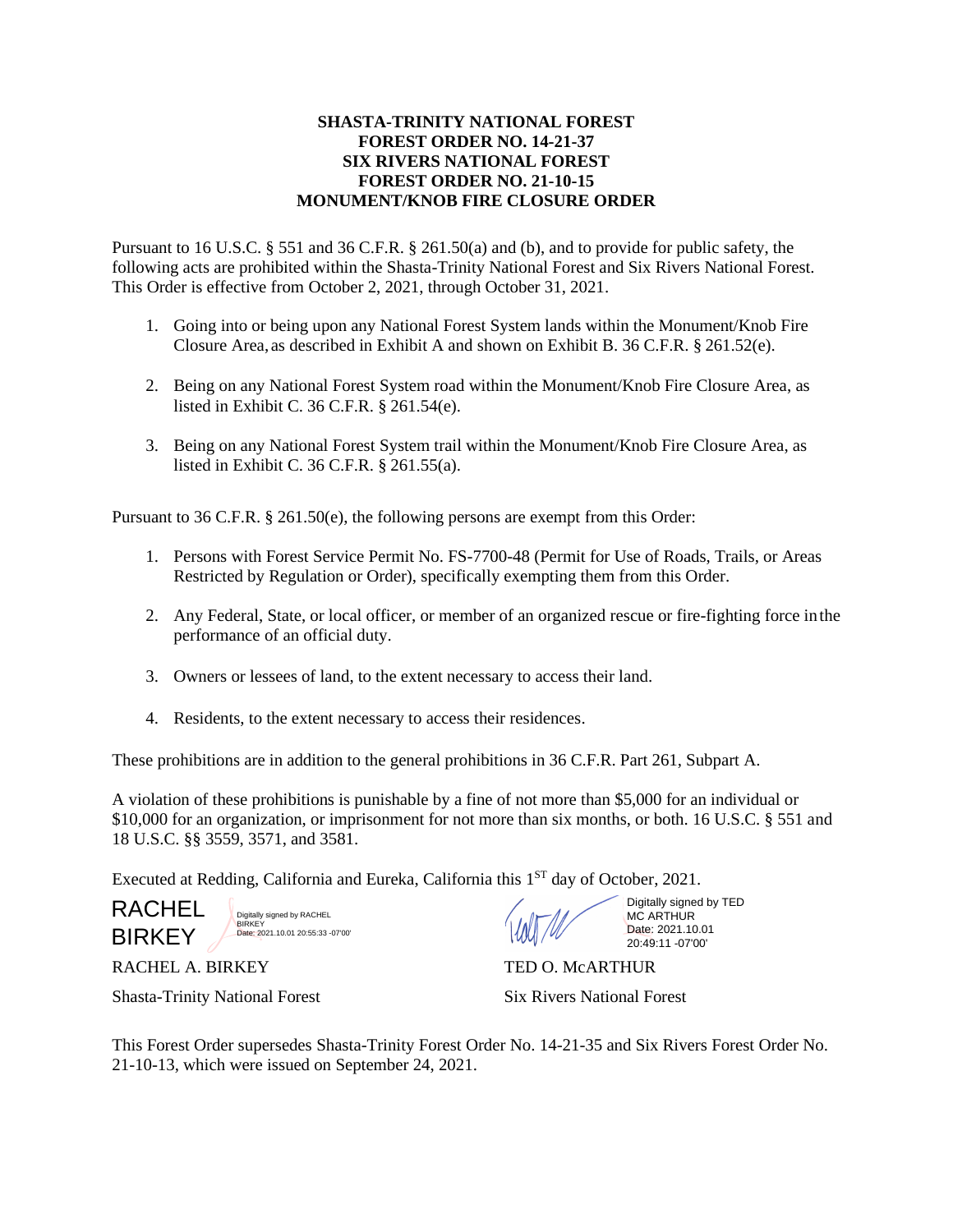## **SHASTA-TRINITY NATIONAL FOREST FOREST ORDER NO. 14-21-37 SIX RIVERS NATIONAL FOREST FOREST ORDER NO. 21-10-15 MONUMENT/KNOB FIRE CLOSURE ORDER**

## **Exhibit A**

The Monument/Knob Fire Closure Area begins at the junction of Highway 299 and Highway 96 and continues east on Highway 299 to the northern edge of Section 32, Township 7 North, Range 5 East, HBM; then continues west to the northwest corner of said section; then continues south along the western edge of said section to the northeast corner of Section 5 Township 6 North, Range 5 East, HBM; then continues east to the northwest corner of the section; then continues south to the intersection with the 6N17 road (Section 7, Township 6 North, Range 5 East, HBM); then continues south to Friday Ridge Road - 6N08 (Friday Ridge Road); then continues east along the north edge of the 6N08 road to the eastern edge of Highway 299 (Section 15, Township 6 North, Range 5 East, HBM) and follows 299 south to the Big Bar Ranger District Boundary line, then follows the district boundary line to the west to the intersection with Corral Creek, then continues southeast along the western edge of Corral Creek to the corner of Sections 14, 15, 22, and 23 of Township 3 North, Range 7 East MDM, then continues south along the section lines to County Road 301 (Hayfork-Hyampom Road), then continues west to the intersection with the 3N20 road, then follows along the eastern edge of the 3N20 road to the intersection with the 3N08 (Butter Creek Road), then follows the southern edge of the 3N08 to its intersection with the 2N10 road (10 Road, Indian Valley Road) then follows the northern edge of the 2N10 road to the intersection with County Road 217 (Tule Creek Road), then follows the northern edge of County Road 217 to its intersection with CA-3 (California State Highway 3), then follows the northern edge of CA-3 to its intersection with to the edge of the Shasta-Trinity National Forest Boundary (Section 21, Township 31 North, Range 12 West, MDM), then continues east and north along the Shasta-Trinity National Forest Boundary to its intersection with the western edge of the Trinity Alps Wilderness (Section 24, Township 34 N, Range 11 West, MDM), then continues north and west along the edge of the Trinity Alps Wilderness to China Peak, then continues west along China Creek to the intersection with the Trinity River, then follows the property line east and north to County Road 402 (Denny Road), then follows Bell Creek to the northwest to the Six Rivers National Forest Boundary (Section 35, Township 7 North, Range 6 East, Humboldt), then turns south along the forest boundary to the intersection with the 6N10, then follows the 6N10 west and north along the Shasta-Trinity National Forest Boundary to its intersection with Section 7, Township 7 North, Range 6 East, then continues west along the section lines to the intersection with State Highway 299 W, then follows along the Highway to the starting point in Willow Creek.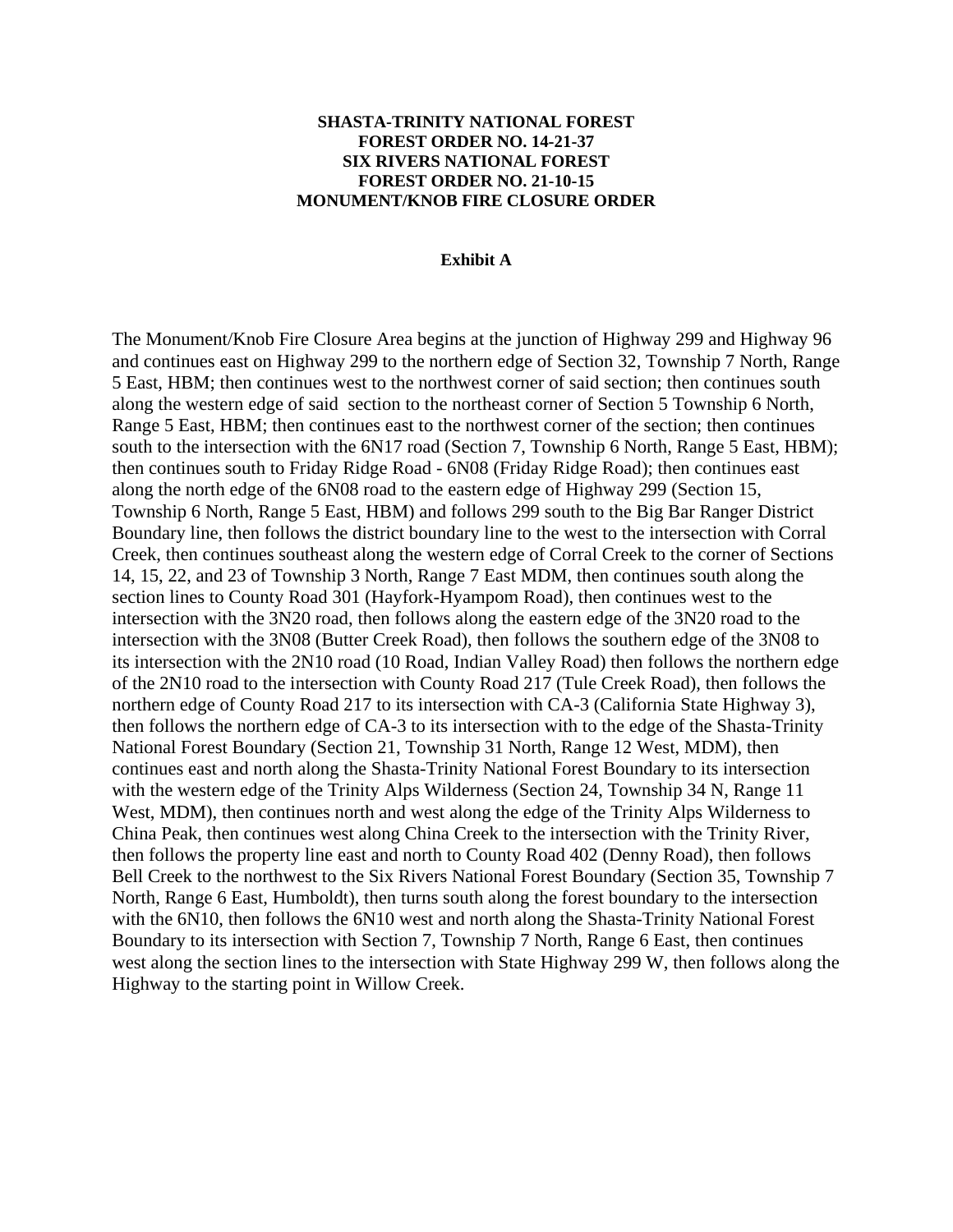## **SHASTA-TRINITY NATIONAL FOREST FOREST ORDER NO. 14-21-37 SIX RIVERS NATIONAL FOREST FOREST ORDER NO. 21-10-15 MONUMENT/KNOB FIRE Exhibit C**

List of National Forest system roads closed within the Monument Fire Closure Area:

| Road No.     | <b>Road Name</b>         | Road No.     | <b>Road Name</b>     |
|--------------|--------------------------|--------------|----------------------|
| 2N01         | <b>INDIAN BUTTER TIE</b> | 2N49A        | <b>WINDTHROW</b>     |
| 2N01B,C      | <b>INDIAN BUTTER TIE</b> | 2N52         | <b>OAK TIE</b>       |
| 2N02         | <b>DRINKWATER</b>        | 2N66         | <b>BLIP</b>          |
| 2N02A        | <b>DRINKWATER</b>        | 3N01         | <b>STEEP</b>         |
| 2N02B        | <b>DRINKWATER</b>        | 3N01B        | <b>STEEP</b>         |
| 2N03         | <b>BUCK GULCH</b>        | 3N02         | <b>ROLLING</b>       |
| 2N03A        | <b>BUCK GULCH</b>        | 3N03         | <b>HUNTER</b>        |
| 2N04         | <b>BUTTER CR MEAD CG</b> | 3N04         | CANYON               |
| 2N10E        | <b>INDIAN VALLEY</b>     | 3N04A        | <b>CANYON</b>        |
| 2N10G        | <b>INDIAN VALLEY</b>     | 3N07         | <b>JUD CREEK</b>     |
| <b>2N10N</b> | <b>INDIAN VALLEY</b>     | 3N07A        | <b>JUD CREEK</b>     |
| 2N10YB       | <b>INDIAN VALLEY</b>     | 3N07B        | <b>JUD CREEK</b>     |
| 2N10Z        | <b>INDIAN VALLEY</b>     | 3N07C        | <b>JUD CREEK</b>     |
| 2N12         | <b>TULE DIVIDE</b>       | 3N07D        | <b>JUD CREEK</b>     |
| 2N20         | POLE SLASH               | 3N07E        | <b>JUD CREEK</b>     |
| 2N20A        | POLE SLASH               | 3N07F        | <b>JUD CREEK</b>     |
| 2N21         | OAK                      | 3N07G        | <b>JUD CREEK</b>     |
| 2N21A        | <b>OAK</b>               | 3N07H        | <b>JUD CREEK</b>     |
| 2N21B        | <b>OAK</b>               | 3N08         | <b>BUTTER CREEK</b>  |
| 2N22         | <b>CAMP CARTER</b>       | 3N08A        | <b>BUTTER CREEK</b>  |
| 2N23         | OAK RIDGE                | 3N08D        | <b>BUTTER CREEK</b>  |
| 2N24         | <b>FOLLY</b>             | 3N08F        | <b>BUTTER CREEK</b>  |
| 2N28         | LITTLE MEADOW            | 3N08H        | <b>BUTTER CREEK</b>  |
| 2N28A        | <b>LITTLE MEADOW</b>     | <b>3N08K</b> | <b>BUTTER CREEK</b>  |
| 2N34         | <b>SLICK</b>             | 3N08L        | <b>BUTTER CREEK</b>  |
| 2N35         | <b>TURTLE POND</b>       | 3N21         | FIR ROOT SPGS        |
| 2N35A        | <b>TURTLE POND</b>       | 3N21A        | FIR ROOT SPGS        |
| 2N39         | SERPENTINE               | 3N021B       | FIR ROOT SPGS        |
| 2N39A        | SERPENTINE               | 3N21C        | FIR ROOT SPGS        |
| 2N40         | PC CARPET                | 3N22         | <b>HALFWAY RIDGE</b> |
| 2N40A        | PC CARPET                | 3N22A        | <b>HALFWAY RIDGE</b> |
| 2N41         | OLEO                     | 3N22B        | <b>HALFWAY RIDGE</b> |
| 2N41A        | OLEO                     | 3N22C        | <b>HALFWAY RIDGE</b> |
| 2N41B        | OLEO                     | 3N22D        | <b>HALFWAY RIDGE</b> |
| 2N41C        | OLEO                     | 3N22E        | <b>HALFWAY RIDGE</b> |
| 2N44         | <b>WAGON</b>             | 3N22F        | <b>HALFWAY RIDGE</b> |
| 2N44A        | WAGON                    | 3N22G        | <b>HALFWAY RIDGE</b> |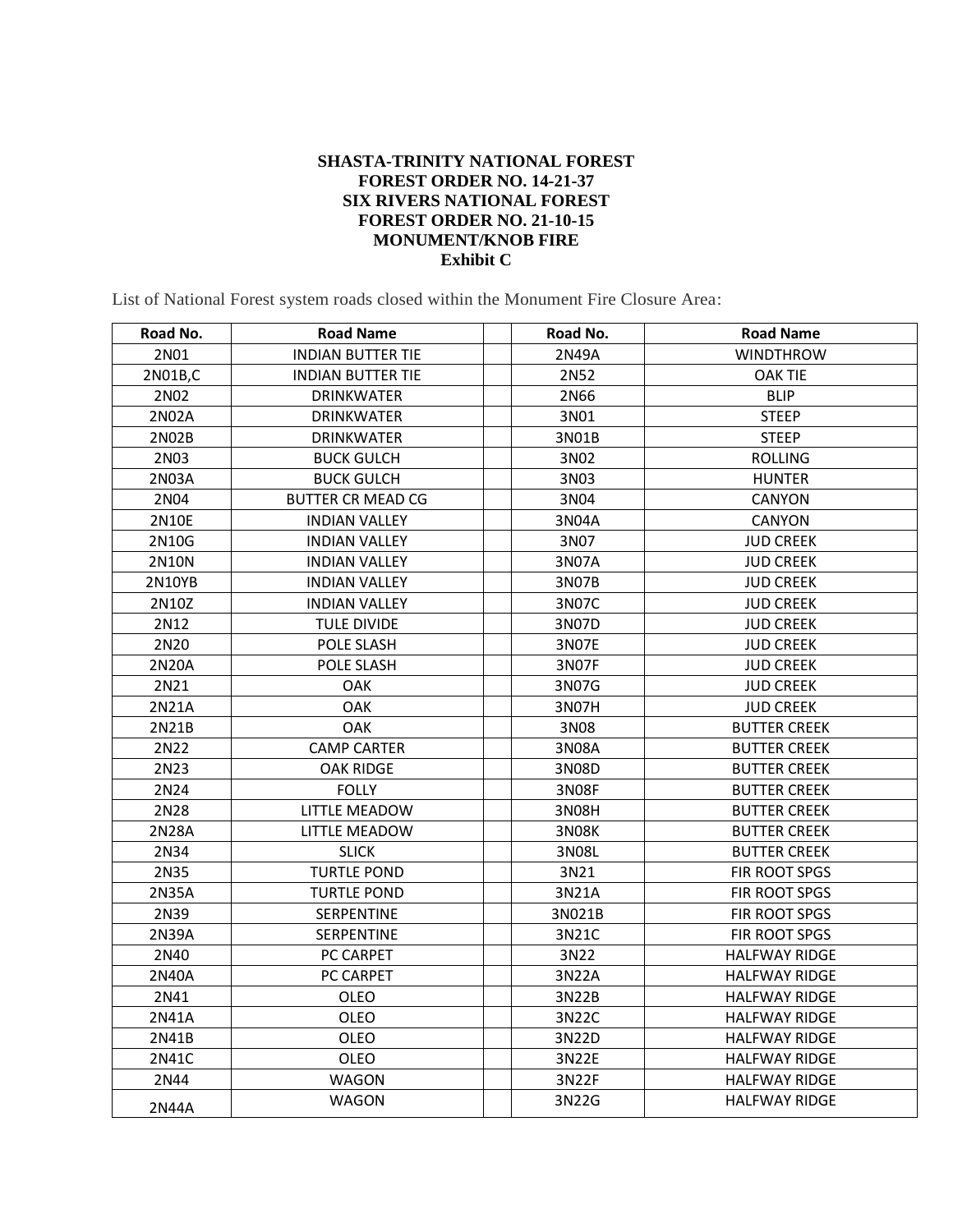| 2N46   | LOST                  | 3N22H | <b>HALFWAY RIDGE</b>     |
|--------|-----------------------|-------|--------------------------|
| 2N47   | <b>BUCKTIE</b>        | 3N22J | <b>HALFWAY RIDGE</b>     |
| 2N49   | <b>WINDTHROW</b>      | 3N22K | <b>HALFWAY RIDGE</b>     |
| 3N31   | <b>MARK</b>           | 4N25D | <b>CLARK CREEK LOOP</b>  |
| 3N31A  | <b>MARK</b>           | 4N25E | <b>CLARK CREEK LOOP</b>  |
| 3N34   | <b>MIDSLOPE</b>       | 4N26  | <b>BOUNDRY</b>           |
| 3N37   | <b>DEN</b>            | 4N27  | <b>CLARK</b>             |
| 3N38   | <b>GRASSY MTN</b>     | 4N27A | <b>CLARK</b>             |
| 3N38A  | <b>GRASSY MTN</b>     | 4N28  | <b>EAST HAYSHED</b>      |
| 3N46   | PATTISON PEAK JP      | 4N28A | <b>EAST HAYSHED</b>      |
| 4N01   | MUD SPG SADDLE        | 4N29  | <b>CORRAL CREEK</b>      |
| 4N01A  | MUD SPG SADDLE        | 4N30  | <b>GATES CREEK</b>       |
| 4N03   | <b>RAYS DIVIDE</b>    | 4N32  | EAGLE                    |
| 4N03C  | <b>RAYS DIVIDE</b>    | 4N32A | <b>EAGLE</b>             |
| 4N05   | <b>HAYSHED CREEK</b>  | 4N33  | <b>WHITES BAR PICNIC</b> |
| 4N05A  | <b>HAYSHED CREEK</b>  | 4N35  | <b>HAWK CREEK</b>        |
| 4N05B  | <b>HAYSHED CREEK</b>  | 4N36  | COTTON                   |
| 4N05C  | <b>HAYSHED CREEK</b>  | 4N36A | <b>COTTON</b>            |
| 4N06   | <b>HAYPRESS</b>       | 4N36B | COTTON                   |
| 4N07   | <b>HUMBOLDT</b>       | 4N36C | <b>COTTON</b>            |
| 4N08   | <b>MINERS CREEK</b>   | 4N37  | <b>GATES</b>             |
| 4N08B  | <b>MINERS CREEK</b>   | 4N39C | <b>TWIN LAKES CREEK</b>  |
| 4N08C  | <b>MINERS CREEK</b>   | 4N40  | <b>RAYS PEAK JEEP</b>    |
| 4N09   | <b>POWERLINE</b>      | 4N41  | CHAPARRAL                |
| 4N09Y  | <b>POWERLINE 2</b>    | 4N41A | CHAPARRAL                |
| 4N09YB | <b>POWERLINE 2</b>    | 4N43  | <b>CHAPARRAL MTN</b>     |
| 4N10   | <b>WEST HAYSHED</b>   | 4N43A | <b>CHAPARRAL MTN</b>     |
| 4N11   | <b>EAGLE ROCK</b>     | 4N43B | <b>CHAPARRAL MTN</b>     |
| 4N11A  | <b>EAGLE ROCK</b>     | 4N44  | PATTISON RIDGE           |
| 4N11C  | <b>EAGLE ROCK</b>     | 4N45  | <b>CHASTINES</b>         |
| 4N11G  | <b>EAGLE ROCK</b>     | 4N46  | <b>ELTAPOM CREEK</b>     |
| 4N11H  | <b>EAGLE ROCK</b>     | 4N47  | <b>CORRAL BOTTOM</b>     |
| 4N16   | <b>PACKERS CREEK</b>  | 4N47A | <b>CORRAL BOTTOM</b>     |
| 4N16A  | <b>PACKERS CREEK</b>  | 4N47D | <b>CORRAL BOTTOM</b>     |
| 4N16B  | <b>PACKERS CREEK</b>  | 4N47E | <b>CORRAL BOTTOM</b>     |
| 4N11C  | <b>PACKERS CREEK</b>  | 4N48  | <b>SOUTH CLARK CREEK</b> |
| 4N16D  | <b>PACKERS CREEK</b>  | 4N48A | <b>SOUTH CLARK CREEK</b> |
| 4N16H  | <b>PACKERS CREEK</b>  | 4N49  | <b>MOUNTAIN</b>          |
| 4N16J  | <b>PACKERS CREEK</b>  | 4N49B | <b>MOUNTAIN</b>          |
| 4N16P  | <b>PACKERS CREEK</b>  | 4N50  | <b>CAMP TEEHEE</b>       |
| 4N16Q  | <b>PACKERS CREEK</b>  | 5N01  | DITCH RD                 |
| 4N17   | <b>BIDDEN</b>         | 5N01A | <b>DITCH</b>             |
| 4N18   | <b>HYAMPOM MTN</b>    | 5N03  | <b>BURNT RANCH</b>       |
| 4N18A  | <b>HYAMPOM MTN</b>    | 5N04  | <b>BIG MTN</b>           |
| 4N21   | <b>MINT</b>           | 5N04A | <b>BIG MTN</b>           |
| 4N21A  | <b>MINT</b>           | 5N04B | <b>BIG MTN</b>           |
| 4N22   | <b>CEDAR FLAT CRK</b> | 5N04C | <b>BIG MTN</b>           |
| 4N23   | <b>HYAMPOM CREEK</b>  | 5N04D | <b>BIG MTN</b>           |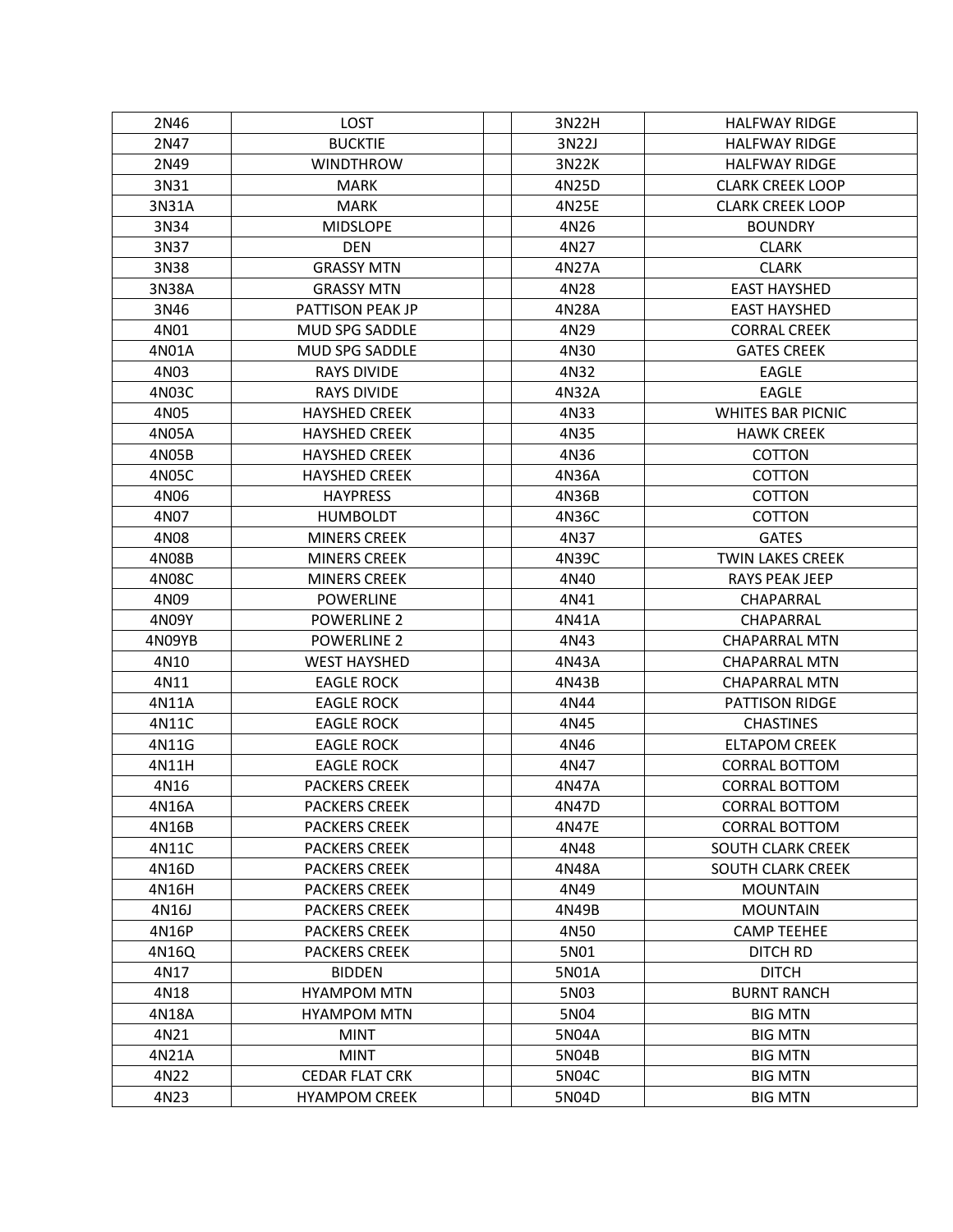| 4N24  | <b>ELTAPOM</b>          | 5N04E        | <b>BIG MTN</b>         |
|-------|-------------------------|--------------|------------------------|
| 4N24B | <b>ELTAPOM</b>          | 5N04F        | <b>BIG MTN</b>         |
| 4N25  | <b>CLARK CREEK LOOP</b> | 5N04J        | <b>BIG MTN</b>         |
| 4N25B | <b>CLARK CREEK LOOP</b> | 5N04K        | <b>BIG MTN</b>         |
| 4N25C | <b>CLARK CREEK LOOP</b> | 5N04L        | <b>BIG MTN</b>         |
| 5N05  | <b>GAP</b>              | 5N40A        | <b>HENNESSEY</b>       |
| 5N06  | <b>BIG CREEK</b>        | 5N40E        | <b>HENNESSEY</b>       |
| 5N06A | <b>BIG CREEK</b>        | 5N60         | UNDERWOOD MTN          |
| 5N06B | <b>BIG CREEK</b>        | 5N60A        | UNDERWOOD MTN          |
| 5N08  | <b>CASTLE ROCK</b>      | 5N60B        | UNDERWOOD MTN          |
| 5N09  | <b>BIG LAKE</b>         | 5N60C        | <b>UNDERWOOD MTN</b>   |
| 5N09D | <b>BIG LAKE</b>         | 5N60D        | UNDERWOOD MTN          |
| 5N10  | <b>SNOW BASIN</b>       | 5N60E        | UNDERWOOD MTN          |
| 5N10A | <b>SNOW BASIN</b>       | <b>5N60F</b> | UNDERWOOD MTN          |
| 5N11  | <b>HIDDEN LAKE LOOP</b> | 5N60G        | UNDERWOOD MTN          |
| 5N12  | <b>DINK</b>             | 5N60H        | UNDERWOOD MTN          |
| 5N12A | <b>DINK</b>             | 6N04         | <b>DEVILS CANYON</b>   |
| 5N13  | <b>BIG FRENCH CREEK</b> | 6N04A        | <b>DEVILS CANYON</b>   |
| 5N13A | <b>BIG FRENCH CREEK</b> | 6N04B        | <b>DEVILS CANYON</b>   |
| 5N13B | <b>BIG FRENCH CREEK</b> | 6N04C        | <b>DEVILS CANYON</b>   |
| 5N13C | <b>BIG FRENCH CREEK</b> | 6N05         | <b>CHINA CREEK</b>     |
| 5N13D | <b>BIG FRENCH CREEK</b> | 6N10         | <b>LINK</b>            |
| 5N13E | <b>BIG FRENCH CREEK</b> | 6N19         | <b>CLEMS CAMPS</b>     |
| 5N13F | <b>BIG FRENCH CREEK</b> | 6N41         | <b>DING</b>            |
| 5N13G | <b>BIG FRENCH CREEK</b> | 6N41B        | <b>DING</b>            |
| 5N13H | <b>BIG FRENCH CREEK</b> | 6N42         | <b>BUCKHORN</b>        |
| 5N13K | <b>BIG FRENCH CREEK</b> | 31N05        | <b>UPPER TULE</b>      |
| 5N13L | <b>BIG FRENCH CREEK</b> | 31N05A       | <b>UPPER TULE</b>      |
| 5N13M | <b>BIG FRENCH CREEK</b> | 31N08        | <b>LOWER TULE</b>      |
| 5N15  | KAUT                    | 31N08A       | <b>LOWER TULE</b>      |
| 5N16  | <b>CHERRY FLAT</b>      | 31N08B       | <b>LOWER TULE</b>      |
| 5N17  | <b>LITTLE BIDDEN</b>    | 31N08D       | <b>LOWER TULE</b>      |
| 5N18  | <b>IRONSIDE</b>         | 31N08E       | <b>LOWER TULE</b>      |
| 5N19  | <b>CEDAR MILL</b>       | 31N10        | <b>VIEW</b>            |
| 5N20  | FRENCH CREEK CMP GRND   | 31N10A       | <b>VIEW</b>            |
| 5N21  | <b>MILL CREEK</b>       | 31N10B       | <b>VIEW</b>            |
| 5N22  | <b>HAYDEN FLAT</b>      | 31N35        | <b>HAYFORK ADMIN</b>   |
| 5N22A | <b>HAYDEN FLAT CG</b>   | 31N50        | LUCKY JEEP TRAIL       |
| 5N22B | <b>HAYDEN FLAT CG</b>   | 31N66        | <b>WEST TULE</b>       |
| 5N23  | <b>HAYDEN FLAT CG</b>   | 31N66A       | <b>WEST TULE</b>       |
| 5N24  | <b>BURNT RANCH CG</b>   | 31N66B       | <b>WEST TULE</b>       |
| 5N25  | <b>ROWDY BAR</b>        | 31N66C       | <b>WEST TULE</b>       |
| 5N25A | <b>ROWDY BAR</b>        | 31N66D       | <b>WEST TULE</b>       |
| 5N26  | <b>CANADIEN CREEK</b>   | 31N66E       | <b>WEST TULE</b>       |
| 5N27  | <b>ROUND KNOB</b>       | 32N01        | SOUTH DUTCH            |
| 5N27A | <b>ROUND KNOB</b>       | 32N02        | <b>DOG RUN SPRINGS</b> |
| 5N27B | ROUND KNOB              | 32N02A       | <b>DOG RUN SPRINGS</b> |
| 5N27D | <b>ROUND KNOB</b>       | 32N02B       | <b>DOG RUN SPRINGS</b> |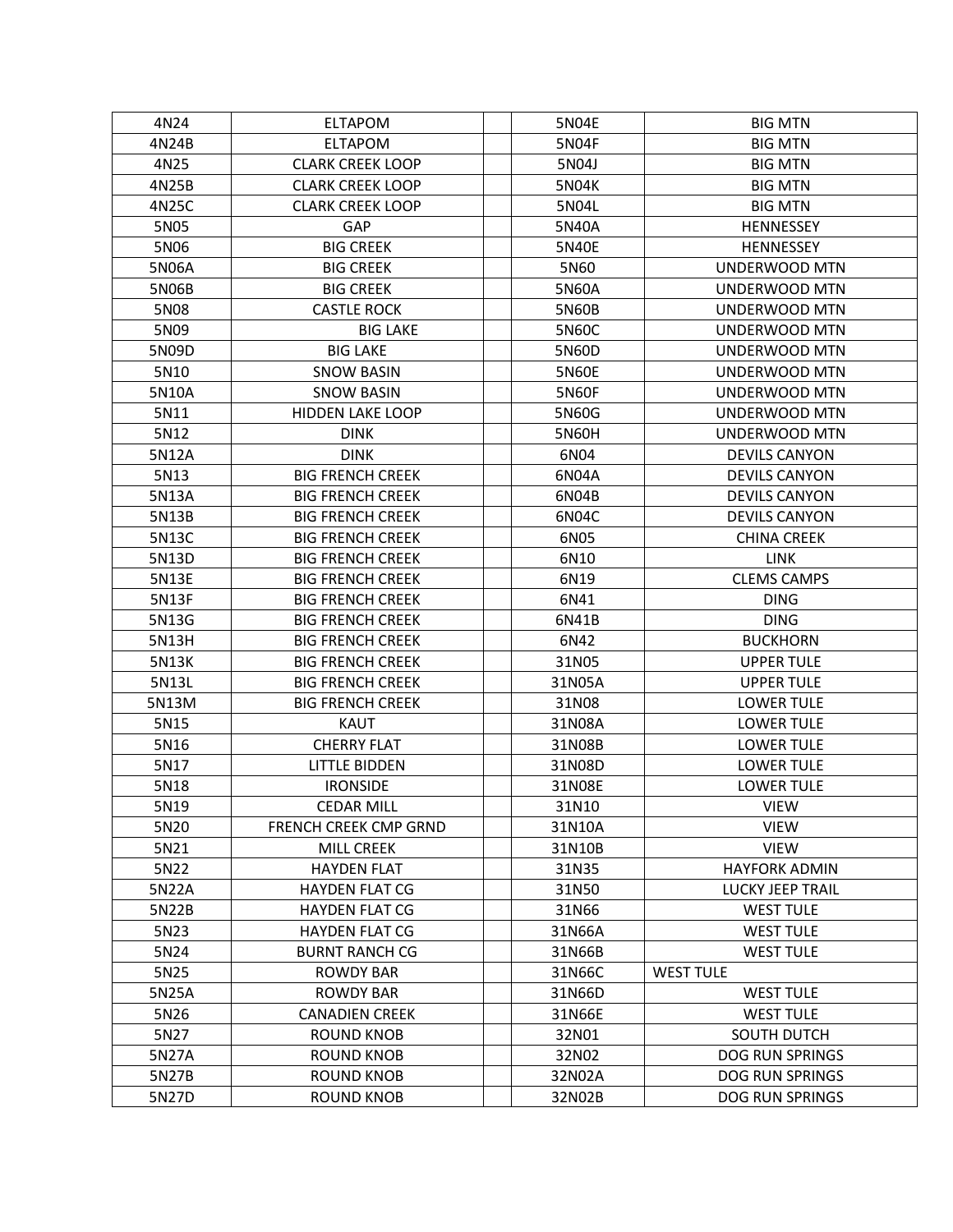| 5N32   | <b>PRAIRIE CREEK</b>     | 32N02C  | DOG RUN SPRINGS           |
|--------|--------------------------|---------|---------------------------|
| 5N33   | <b>RIVERVIEW</b>         | 32N03   | <b>BARKER CREEK</b>       |
| 5N33A  | <b>RIVERVIEW</b>         | 32N03A  | <b>BARK WATER</b>         |
| 5N37   | <b>BROOKS RANCH</b>      | 32N04   | <b>SHAKE RIDGE</b>        |
| 5N39   | <b>CEDAR FLAT</b>        | 32N05   | LOVE LETTER JEEP TRL      |
| 5N39A  | <b>CEDAR FLAT PICNIC</b> | 32N06   | <b>SHOTGUN</b>            |
| 5N40   | <b>HENNESSEY</b>         | 32N07   | <b>BOUNDARY</b>           |
| 32N08  | <b>FARMER RIDGE</b>      | 32N37   | <b>HAYFORK DIVIDE</b>     |
| 32N08A | <b>FARMER RIDGE</b>      | 32N38   | THOMPSON PEAK JP          |
| 32N08B | <b>FARMER RIDGE</b>      | 32N41   | <b>FARMER RDGE JP</b>     |
| 32N08C | <b>FARMER RIDGE</b>      | 32N43   | PLANTATION                |
| 32N09  | <b>NOT YET</b>           | 32N43A  | <b>PLANTATION</b>         |
| 32N09A | <b>NOT YET</b>           | 32N44   | <b>NARROW</b>             |
| 32N10  | <b>ALMOST</b>            | 32N45   | <b>WASP</b>               |
| 32N10A | <b>ALMOST</b>            | 32N46   | <b>HARD TACK</b>          |
| 32N11  | <b>RUSCH CREEK</b>       | 32N47   | <b>HARD TACK</b>          |
| 32N11A | <b>RUSCH CREEK</b>       | 32N48   | <b>BERM</b>               |
| 32N11B | <b>RUSCH CREEK</b>       | 32N48A  | <b>BERM</b>               |
| 32N11C | <b>RUSCH CREEK</b>       | 33N01Y  | <b>SKUNK POINT PICNIC</b> |
| 32N11D | <b>RUSCH CREEK</b>       | 33N02   | <b>BLACK BEAR</b>         |
| 32N12  | <b>BARKER MTN</b>        | 33N02A  | <b>BLACK BEAR</b>         |
| 32N13  | <b>DUNCAN</b>            | 33N02B  | <b>BLACK BEAR</b>         |
| 32N14  | <b>DONALDSON CREEK</b>   | 33N03   | <b>HOOT OWL</b>           |
| 32N14A | <b>DONALDSON CREEK</b>   | 33N03B  | <b>HOOT OWL</b>           |
| 32N14B | <b>DONALDSON CREEK</b>   | 33N03Y  | <b>BELL GULCH</b>         |
| 32N14C | <b>DONALDSON CREEK</b>   | 33N05Y  | <b>RAT GAP</b>            |
| 32N14D | <b>DONALDSON CREEK</b>   | 33N05YA | <b>RAT GAP</b>            |
| 32N14E | <b>DONALDSON CREEK</b>   | 33N06   | <b>MAPLE</b>              |
| 32N15  | <b>THOMPSON CREEK</b>    | 33N06A  | <b>MAPLE</b>              |
| 32N16  | <b>LITTLE CREEK</b>      | 33N08   | <b>BARKER MTN. JP</b>     |
| 32N16A | <b>LITTLE CREEK</b>      | 33N11   | <b>DEER RUN</b>           |
| 32B16B | <b>LITTLE CREEK</b>      | 33N11A  | <b>DEER RUN</b>           |
| 32N16C | <b>LITTLE CREEK</b>      | 33N16   | <b>LIMESTONE</b>          |
| 32N16D | <b>LITTLE CREEK</b>      | 33N16A  | <b>LIMESTONE</b>          |
| 32N17  | <b>GARDEN GULCH</b>      | 33N16B  | <b>LIMESTONE</b>          |
| 32N18  | <b>FLAP JACK</b>         | 33N17   | <b>ROSE</b>               |
| 32N19  | <b>CIGARETTE CAMP</b>    | 33N18   | <b>BB CREEK</b>           |
| 32N20  | ALDER GULCH              | 33N19   | RATTLESNAKE GAP           |
| 32N20A | <b>ALDER GULCH</b>       | 33N19A  | RATTLESNAKE GAP           |
| 32N23  | <b>BIG JIM</b>           | 33N20   | <b>CREEKSIDE</b>          |
| 32N23A | <b>BIG JIM</b>           | 33N20A  | <b>CREEKSIDE</b>          |
| 32N23B | <b>BIG JIM</b>           | 33N22   | <b>MAPLE</b>              |
| 32N24  | DOG UNIT                 | 33N22A  | <b>MAPLE</b>              |
| 32N25  | <b>BARKER</b>            | 33N23   | <b>UPPER SOLDIER</b>      |
| 32N25A | <b>BARKER</b>            | 33N23A  | <b>UPPER SOLDIER</b>      |
| 32N26  | <b>BEAR CR RD JP</b>     | 33N29A  | <b>UPPER SOLDIER</b>      |
| 32N27  | <b>SUMMIT</b>            | 33N29B  | <b>UPPER SOLDIER</b>      |
| 32N27A | <b>SUMMIT</b>            | 33N30   | <b>HOCKER</b>             |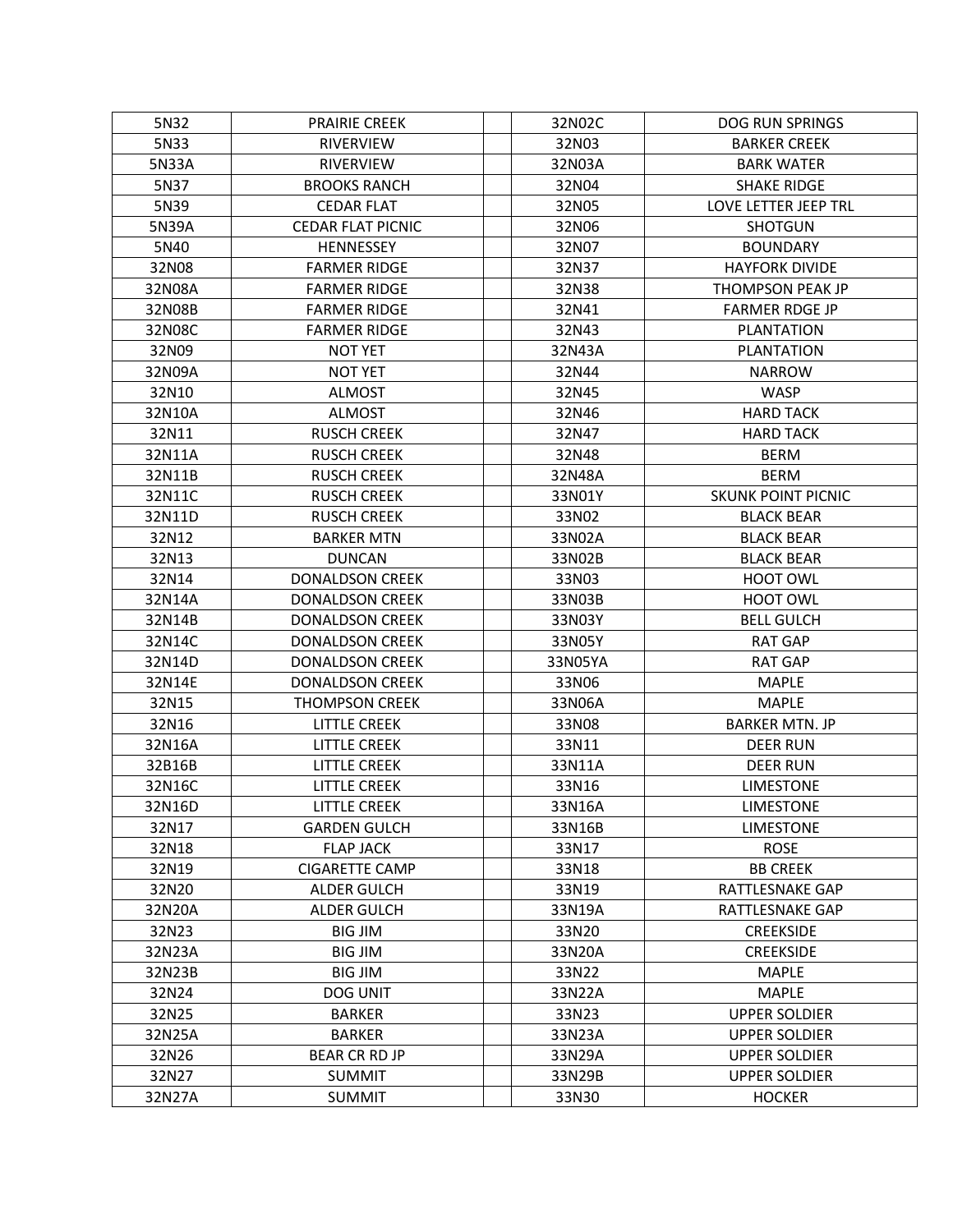| 32N28  | <b>SUMMIT</b>          | 33N30A  | <b>HOCKER</b>                  |
|--------|------------------------|---------|--------------------------------|
| 32N28A | <b>SUMMIT</b>          | 33N30B  | <b>HOCKER</b>                  |
| 32N29  | <b>SIMS GAP</b>        | 33N30C  | <b>HOCKER</b>                  |
| 32N29A | <b>SIMS GAP</b>        | 33N31   | <b>MEADOW</b>                  |
| 32N29B | <b>SIMS GAP</b>        | 33N32   | <b>BIG CREEK DIV JP</b>        |
| 32N30  | <b>LUCKY</b>           | 33N34   | <b>DIRT</b>                    |
| 32N31  | LITTLE CREEK RDG JEEP  | 33N34A  | <b>DIRT</b>                    |
| 32N31A | LITTLE CREEK RDG JEEP  | 33N35   | <b>WHITE THORN</b>             |
| 32N36  | <b>LITTLE BARKER</b>   | 33N37   | MULLEN                         |
| 33N41  | <b>CONNOR CREEK</b>    | 33N52A  | <b>HAYFORK BALLY</b>           |
| 33N41A | <b>CONNOR CREEK</b>    | 33N52C  | <b>HAYFORK BALLY</b>           |
| 33N41B | <b>CONNOR CREEK</b>    | 33N52Y  | <b>HAYFORK BALLY</b>           |
| 33N41C | <b>CONNOR CREEK</b>    | 33N57   | <b>LIMESTONE RIDGE</b>         |
| 33N41D | <b>CONNOR CREEK</b>    | 33N57A  | <b>LIMESTONE RIDGE</b>         |
| 33N41E | <b>CONNOR CREEK</b>    | 33N57B  | <b>LIMESTONE RIDGE</b>         |
| 33N41E | <b>CONNOR CREEK</b>    | 33B57C  | <b>LIMESTONE RIDGE</b>         |
| 33N41F | <b>CONNOR CREEK</b>    | 33N58   | <b>BIG BAR CREEK</b>           |
| 33N41G | <b>CONNOR CREEK</b>    | 33N58A  | <b>BIG BAR CREEK</b>           |
| 33N41H | <b>CONNOR CREEK</b>    | 33N59   | <b>PRICE CREEK</b>             |
| 33N41J | <b>CONNOR CREEK</b>    | 33N61   | <b>BIG FLAT CG</b>             |
| 33N43  | <b>BORDY</b>           | 33N62   | <b>BIG BAR ADMIN</b>           |
| 33N43A | <b>BORDY</b>           | 33N63   | <b>BIG FLAT RIVER ACCESS</b>   |
| 33N44  | <b>ROSE RANCH</b>      | 33N64   | <b>PRICE RIDGE</b>             |
| 33N44A | <b>ROSE RANCH</b>      | 33N64A  | <b>SPRING</b>                  |
| 33N44B | <b>ROSE RANCH</b>      | 33N65   | <b>HAYPRESS</b>                |
| 33N44C | <b>ROSE RANCH</b>      | 33N71   | <b>BIG BAR REPEATER</b>        |
| 33N44D | <b>ROSE RANCH</b>      | 33N84   | SOLDIER 10                     |
| 33N44E | <b>ROSE RANCH</b>      | 33N84A  | SOLDIER                        |
| 33N45  | <b>SALIOR BAR</b>      | 34N07Y  | <b>HOBO GULCH</b>              |
| 33N45A | <b>SALIOR BAR</b>      | 34N07YA | <b>HOBO GULCH</b>              |
| 33N45C | <b>SALIOR BAR</b>      | 34N07YB | <b>HOBO GULCH</b>              |
| 33N45D | <b>SALIOR BAR</b>      | 34N07YC | <b>HOBO GULCH</b>              |
| 33N45E | <b>SALIOR BAR</b>      | 34N14   | <b>LOGAN</b>                   |
| 33N46  | MANZANITA RIDGE        | 34N14B  | LOGAN                          |
| 33N46A | <b>MANZANITA RIDGE</b> | 34N39   | PIGEON PT. CG                  |
| 33N47  | <b>SOLDIER CREEK</b>   | 35N20   | <b>LONG RANCH</b>              |
| 33N47B | <b>SOLDIER CREEK</b>   | 35N35Y  | <b>RIP</b>                     |
| 33N48  | SOLDIER CREEK LOOP     | 35N47Y  | <b>BIG EAST FORK</b>           |
| 33N48A | SOLDIER CREEK LOOP     | 35N48Y  | <b>MASON</b>                   |
| 33N49  | <b>SAIL</b>            | 35N50Y  | <b>CANYON CREEK TRIAL HEAD</b> |
| 33N50  | SAIL                   | 35N52Y  | <b>RIPSTEIN</b>                |
| 33N51  | <b>BAR</b>             | 35N53Y  | <b>DEDRICK POINT</b>           |
| 33N51A | <b>CARTER RANCH</b>    | 36N04Y  | <b>HOBO GUCLH CG</b>           |
| 33N51B | <b>CARTER RANCH</b>    |         |                                |
| 33N51D | <b>CARTER RANCH</b>    |         |                                |
| 33N52  | <b>HAYFORK BALLY</b>   |         |                                |
|        |                        |         |                                |
|        |                        |         |                                |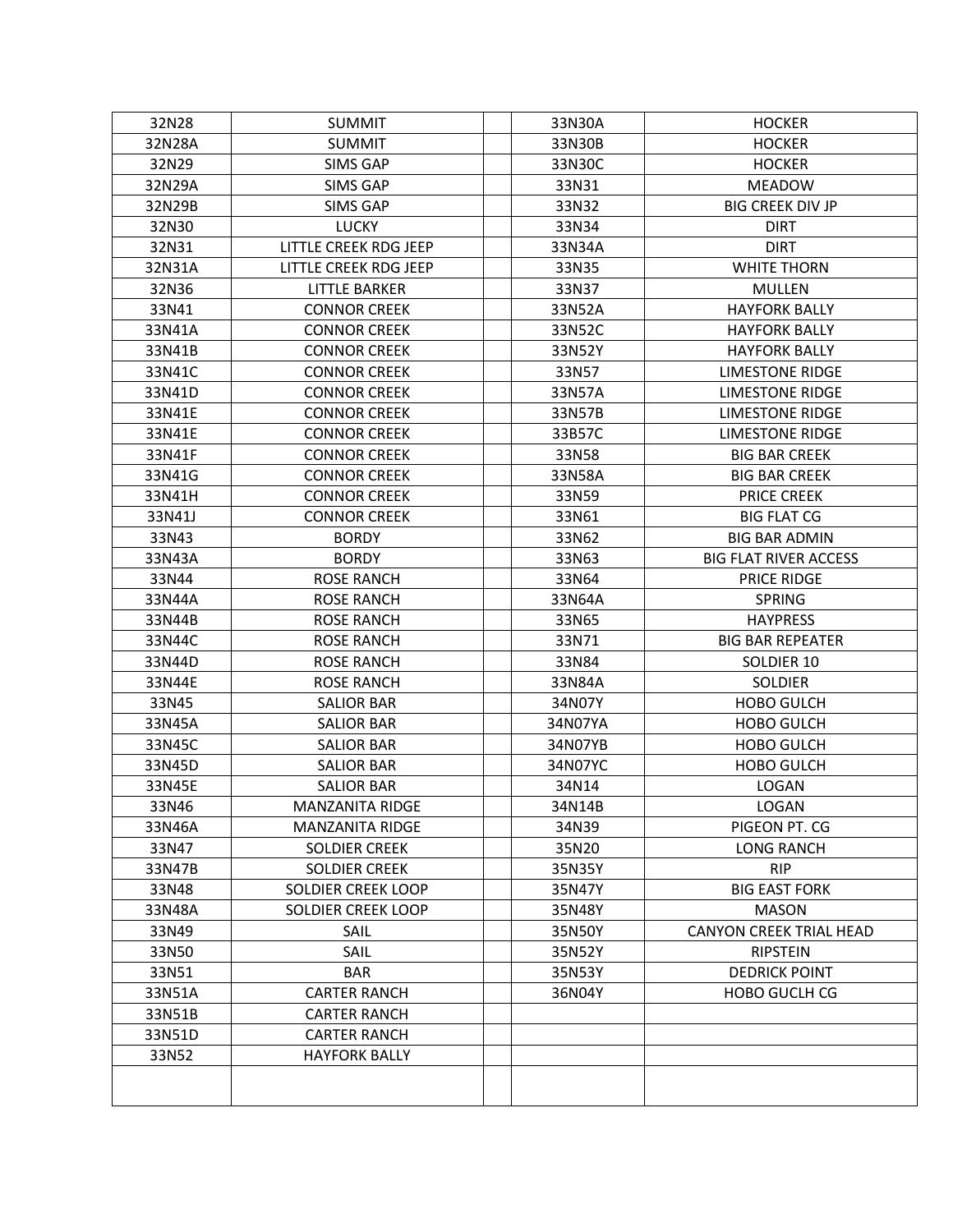| Road No. | <b>Road Name</b>            | Road No. | <b>Road Name</b>         |
|----------|-----------------------------|----------|--------------------------|
| 06N03    | <b>HAPPY CAMP</b>           | 07N01    | <b>DENNY COUNTY</b>      |
| 06N05    | <b>GRAYS FALL C.G.</b>      | 07N01A   | <b>DENNY COUNTY</b>      |
|          |                             | 07N02    | WATERMAN                 |
|          |                             | 07N02B   | <b>WATERMAN</b>          |
| 06N09    | <b>HAWKINS RIDGE</b>        | 07N02E   | <b>GROVES PRAIRIE</b>    |
| 06N10    | <b>LINK</b>                 | 07N02F   | <b>GROVES PRAIRIE</b>    |
| 06N11    | <b>SHARBER CR</b>           | 07N14    | <b>QUINBY</b>            |
| 06N13    | <b>FRIDAY SPUR</b>          | 07N14A   | <b>QUINBY</b>            |
| 06N13A   | <b>FRIDAY SPUR</b>          | 07N14B   | <b>QUINBY</b>            |
| 06N13B   | <b>FRIDAY SPUR</b>          | 07N14C   | <b>QUINBY</b>            |
| 06N13C   | <b>FRIDAY SPUR</b>          | 07N14D   | <b>QUINBY</b>            |
| 06N13D   | <b>FRIDAY SPUR</b>          | 07N15    | <b>HUCKLEBERRY CREEK</b> |
| 06N13E   | <b>FRIDAY SPUR</b>          | 07N15A   | <b>HUCKLEBERRY</b>       |
| 06N14    | <b>MORTON RCH</b>           | 07N15B   | <b>HUCKLEBERRY</b>       |
| 06N15    | <b>FOUR MILE RD</b>         | 07N26    | <b>HAPPY CAMP MTN</b>    |
| 06N15B   | <b>FOUR MILE RD</b>         |          |                          |
| 06N17    | <b>BRUSH MTN</b>            |          |                          |
| 06N24    | <b>HAPPY CAMP</b>           |          |                          |
| 06N27    | <b>QUINBY CREEK</b>         |          |                          |
| 06N28    | <b>ZEIGLER</b>              |          |                          |
| 06N28A   | <b>ZEIGLER</b>              |          |                          |
| 06N28B   | <b>ZEIGLER</b>              |          |                          |
| 06N29    | <b>HAWKINS</b>              |          |                          |
| 06N29A   | <b>HAWKINS</b>              |          |                          |
| 06N29B   | <b>HAWKINS</b>              |          |                          |
| 06N29C   | <b>HAWKINS</b>              |          |                          |
| 06N29D   | <b>HAWKINS</b>              |          |                          |
| 06N30    | <b>ZEIGLER POINT</b>        |          |                          |
| 06N30A   | <b>ZEIGLER POINT</b>        |          |                          |
| 06N30B   | <b>ZEIGLER POINT</b>        |          |                          |
| 06N33    | <b>PANTHER RIDGE</b>        |          |                          |
| 06N33A   | <b>PANTHER RIDGE</b>        |          |                          |
| 06N33C   | <b>PANTHER RIDGE</b>        |          |                          |
| 06N37    | <b>HAWK</b>                 |          |                          |
| 06N51    | TUNNELL FLAT RIVER ACCESS   |          |                          |
| 06N53    | <b>HAWKINS BAR</b>          |          |                          |
| 06N56    | <b>GRAYS FALL DAY USE</b>   |          |                          |
| 06N69    | <b>SALYER BARRACKS LOOP</b> |          |                          |
| 06N70    | SALYER WORK CENTER          |          |                          |